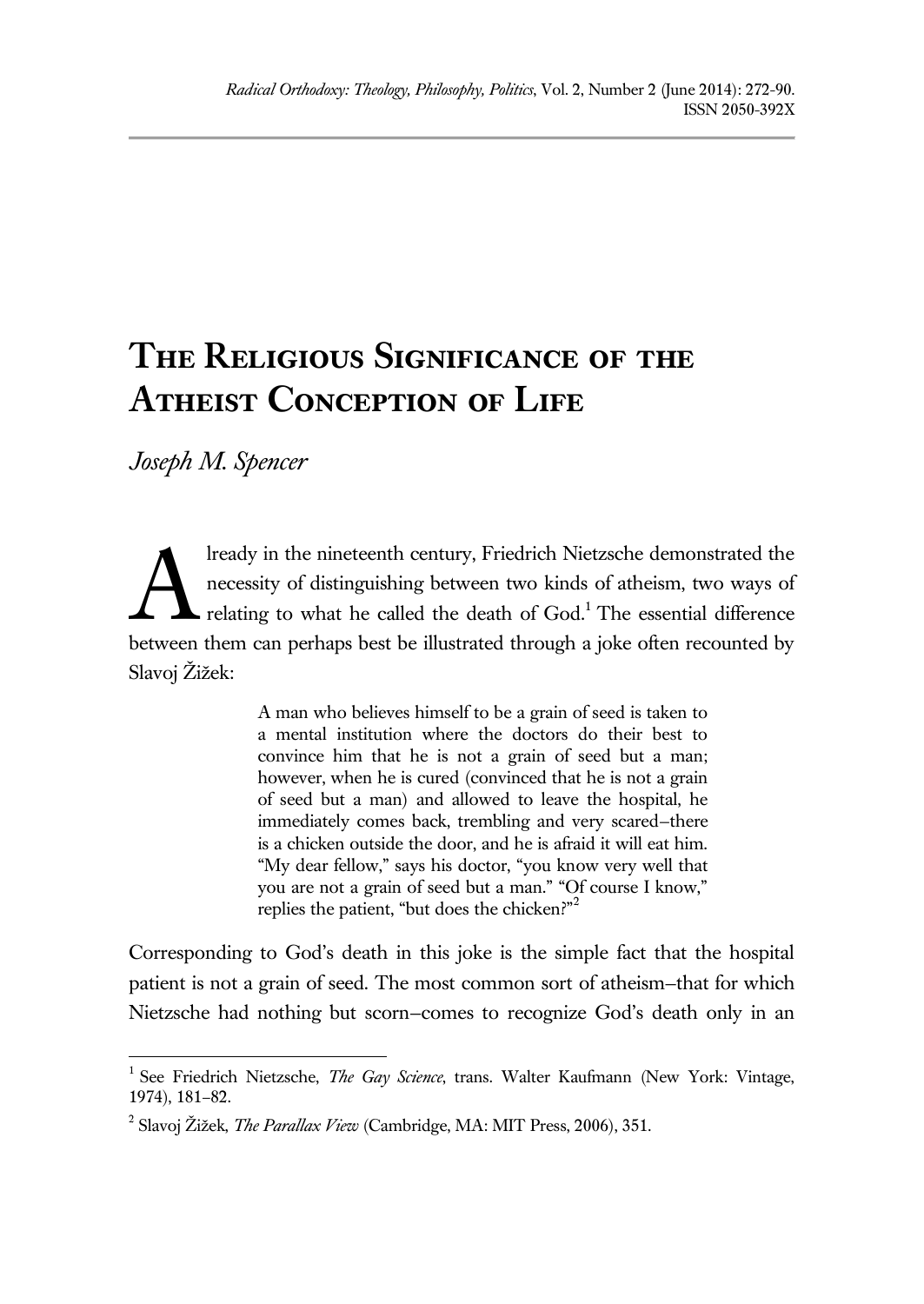$\overline{a}$ 

extremely limited way, namely, by coming to believe that a certain object, God, does not exist. An atheism worthy of the era Nietzsche hoped to inaugurate, however, would have to come to see that God's non-existence entails an entire metaphysics and calls for a systemic transformation of culture.<sup>3</sup>

When Paul Ricoeur wrote of "the religious significance of atheism,"<sup>4</sup> he had reference to this second sort. Atheism becomes genuinely significant for Christian religiosity only when it fully recognizes the stakes of unbelief, only when it sees with real clarity that atheism does not so much announce freedom from religiosity as propose a monumental task of rebuilding Western culture and thought on the foundations of a novel ontology. Put another way, atheism becomes genuinely significant for Christian religiosity only when it fully recognizes Christian theism for what it actually is: an ontology, an ethics, an aesthetics—and all these as the historical foundations for Western civilization. Thus David Bentley Hart, in the course of criticizing the less-than-Nietzschean "New Atheists," can thank Nietzsche for at least having had "the good manners to despise Christianity, in large part, for what it actually was."<sup>5</sup> Curiously, then, atheism becomes genuinely significant for Christian religiosity only when it takes as its principal enemies not theists or believers but atheists of the first or common sort.

<sup>3</sup> See the helpful discussion of this point in Gilles Deleuze, "Nietzsche," in *Pure Immanence: Essays on A Life*, trans. Anne Boyman (New York: Zone Books, 2005), 71: "Did we kill God when we put man in his place and kept the most important thing, which is the place?" Or again, in Gilles Deleuze, "How Do We Recognize Structuralism?" in *Desert Islands and Other Texts, 1953–1974*, ed. David Lapoujade, trans. Michael Taormina (Los Angeles and New York: Semiotext(e),  $2004$ ),  $175$ : "The third consequence is that structuralism is inseparable from a new materialism, a new atheism, a new anti-humanism. For if the place is primary in relation to whatever occupies it, it certainly will not do to replace God with man in order to change the structure."

<sup>4</sup> See Alasdair MacIntyre and Paul Ricoeur, *The Religious Significance of Atheism* (New York: Columbia University Press, 1969). Ricoeur's contribution to this book ("Religion, Atheism, and Faith") appears in a somewhat different form in Paul Ricoeur, *The Conflict of Interpretations*, ed. Don Ihde (Evanston, IL: Northwestern University Press, 1974), 440–67.

<sup>5</sup> David Bentley Hart, *Atheist Delusions: The Christian Revolution and Its Fashionable Enemies* (New Haven, CT: Yale University Press, 2009), 6.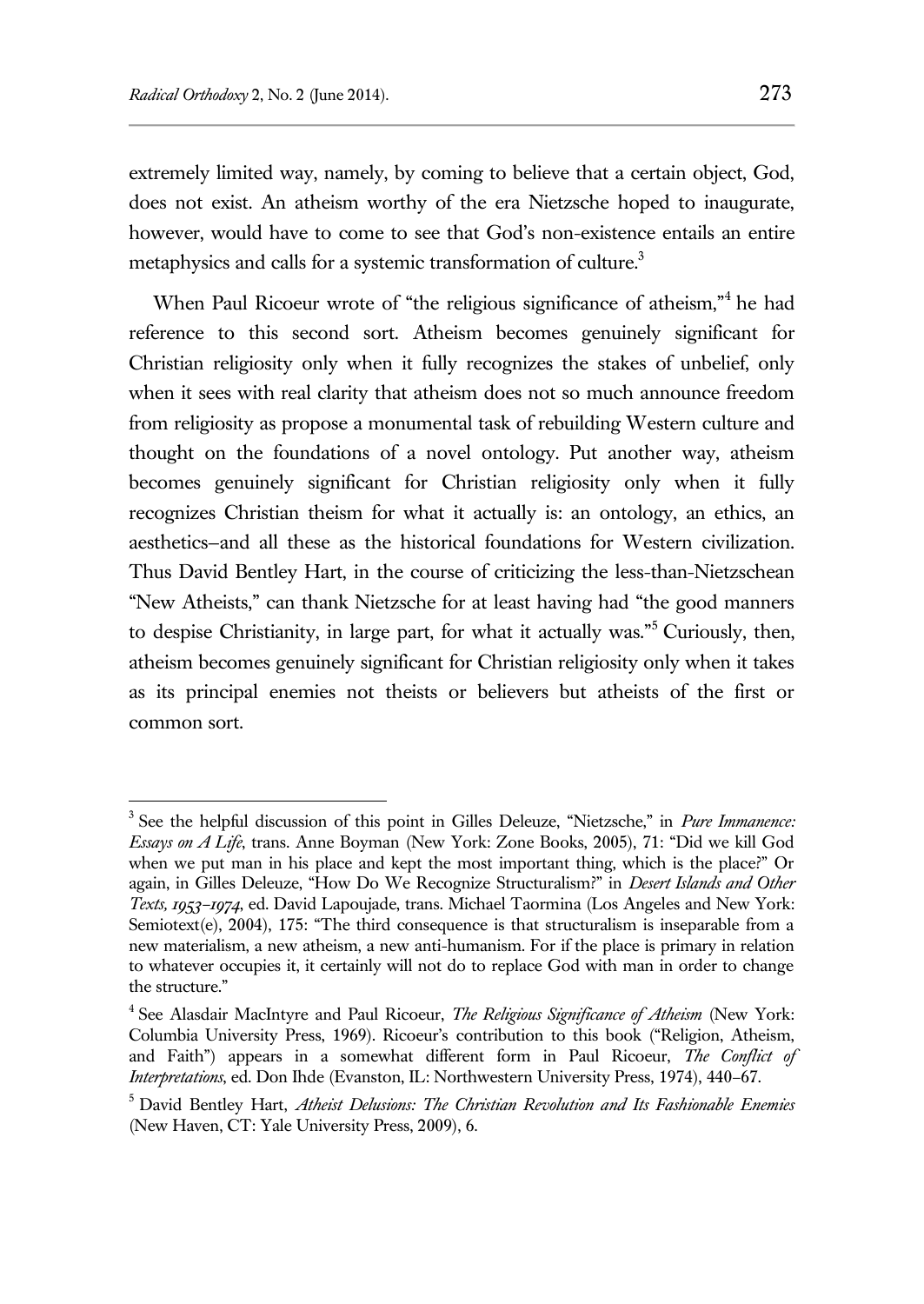In the spirit of Ricoeur, I mean here to address the religious significance of the atheist conception of life. To the extent that, as Ricoeur says, "atheism does not exhaust itself in the negation and destruction of religion" but rather "clears the ground for a new faith, a faith for a postreligious age,"<sup>6</sup> it might be asked how such a "new faith," fully confronting atheist conceptions of what it means to live, would conceive of life as such. In asking and attempting preliminarily to answer this question, I will limit myself to confronting just two contemporary atheist philosophies of life—those laid out by Martin Hägglund and Alain Badiou. I draw on these two thinkers in particular because, fascinatingly, they seem to be fundamentally at odds with one another. Where what Hägglund calls "radical atheism" takes the mistake of common or vulgar atheism to be its *refusal of* finitude, Badiou's "contemporary atheism" argues that common or vulgar atheism fails precisely because of its *commitment to* finitude.<sup>7</sup> In what follows, I first summarize each of these two thinkers' respective conceptions of life and then turn my attention to outlining what might be the significance of their atheisms for Christian thought.<sup>8</sup>

<sup>6</sup> MacIntyre and Ricoeur, *The Religious Significance of Atheism*, 60.

 $<sup>7</sup>$  Hägglund gives the name of "radical atheism" to the project in the title of his important</sup> 2008 book on Derrida. See Martin Hägglund, *Radical Atheism: Derrida and the Time of Life* (Stanford, CA: Stanford University Press, 2008). Badiou speaks of "contemporary atheism" in Alain Badiou, *Briefings on Existence: A Short Treatise on Transitory Ontology*, trans. Norman Madarasz (Albany, NY: SUNY Press, 2006), 29. Christopher Watkin, however, speaks of Badiou's "difficult atheism." See Christopher Watkin, *Difficult Atheism: Post-Theological Thinking in Alain Badiou, Jean-Luc Nancy, and Quentin Meillassoux* (Edinburgh: Edinburgh University Press, 2011).

<sup>&</sup>lt;sup>8</sup> I might notice that the forms of "radical" and "contemporary" atheism I have selected for investigation here are those, specifically, that are less invested in the biological sciences—the sciences, that is, *of life*—than some other attempts at a second atheism. Thus, although it is Nietzsche who first identifies the need for a second atheism, and although he does so in the name, specifically, of life, I pass over Nietzsche and his most important philosophical heirs here—most notably, Gilles Deleuze. Similarly, I pass over Adrian Johnston's important recent criticisms of both Badiou's and Hägglund's projects, criticisms made in the name of the biological sciences and with a focus on questions of theism and atheism. For these criticisms, see Adrian Johnston, *Prolegomena to Any Future Materialism, Volume One: The Outcome of Contemporary French Philosophy* (Evanston, IL: Northwestern University Press, 2013), 79–128; Adrian Johnston, "Life Terminable and Interminable: The Undead and the Afterlife of the Afterlife—A Friendly Disagreement with Martin Hägglund," *The New Centennial Review* 9.1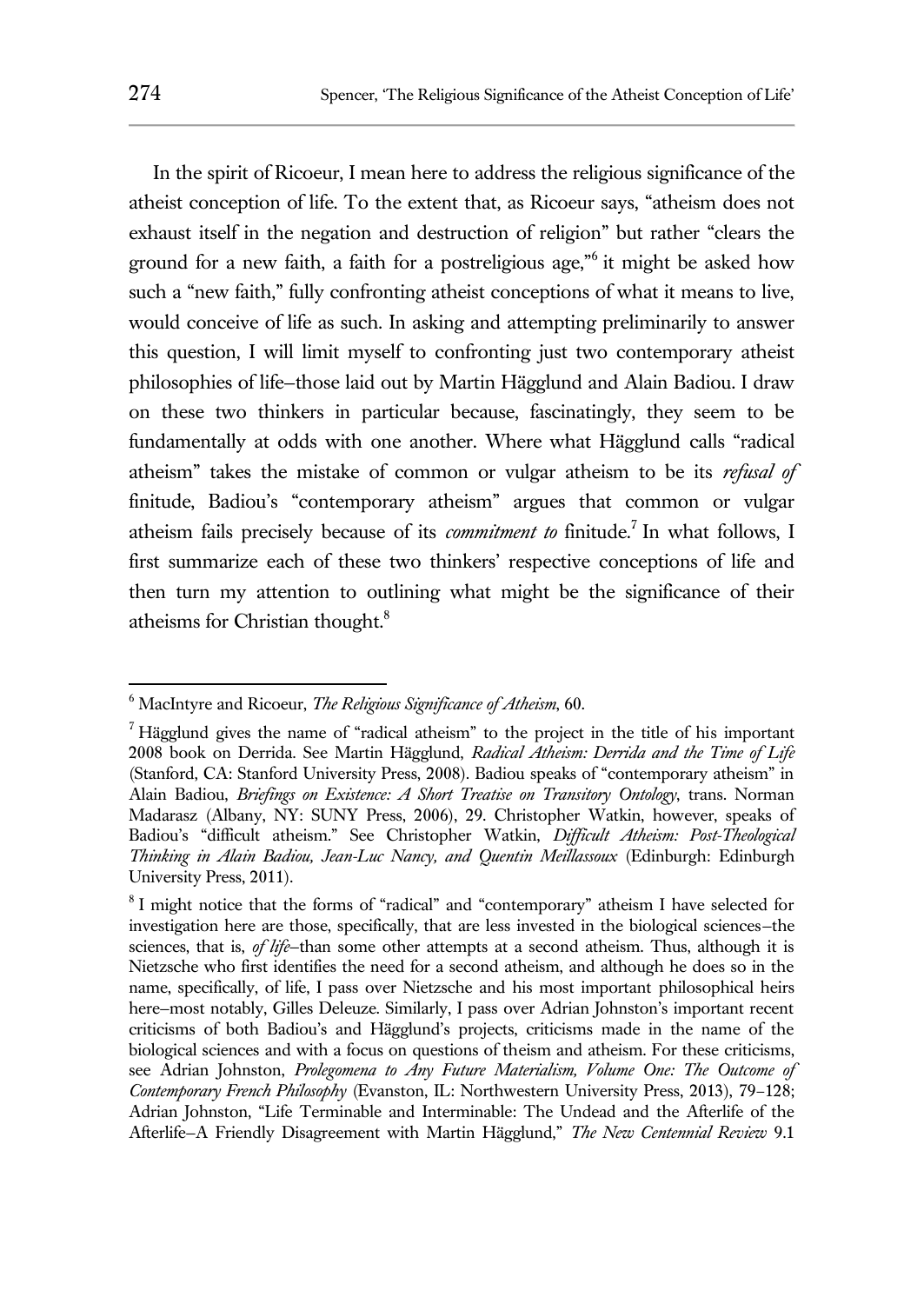## **Finitude and Immortality: Martin Hägglund**

According to Martin Hägglund, theism is a question of a specifically *double* desire, "the desire for God *and* immortality," and it is the orientation to immortality that ultimately lies at the heart of every theism. As he explains, "the common denominator for religions is . . . that they promote a notion of the unscathed—regardless of whether the unscathed is posited as transcendent or immanent and regardless of whether it is called God or something else."<sup>10</sup> The soul of theism is thus, he contends, the conviction that immortality is somehow more primordial, more essential, than mortality—in other words, the conviction that mortality is derivative from immortality, an abstraction from a more fundamental pure presence. Theism, then, according to Hägglund, is belief less in immortality's *reality* than in its *primordiality*. Of course, the common view of theism makes no such distinction between reality and primordiality, tacitly assuming that, whatever commitments theism might have to belief in immortality, they are exhausted in conviction concerning its reality. The consequence is that, as Hägglund puts it, "in traditional atheism mortal being is still conceived as a lack of being that we desire to transcend."<sup>11</sup> The sort of vulgar atheism against which it is necessary for a fully developed atheism to contend is one that, while it may be *materially atheistic* in that it denies the *reality* of immortality, remains *formally theistic* in that it affirms the desirability—and thus the *primordiality*—of immortality.<sup>12</sup>

Retrieved from http://www.jcrt.org/archives/11.2/hagglund.pdf, January 27, 2014.

<sup>(</sup>Spring 2009): 147–89; and Adrian Johnston, "The True Thing Is the (W)hole: Freudian-Lacanian Psychoanalysis and Derridean Chronolibidinal Reading—Another Friendly Reply to Martin Hägglund," *Derrida Today* 6.2 (2013): 146–68.

<sup>9</sup> Hägglund, *Radical Atheism*, 1, emphasis added.

<sup>10</sup> Martin Hägglund, "The Radical Evil of Deconstruction: A Reply to John Caputo," *Journal for Cultural and Religious Theory* 11.2 (Spring 2011): 129.

<sup>11</sup> Hägglund, *Radical Atheism*, 1.

<sup>&</sup>lt;sup>12</sup> In one instance at least, Hägglund has further divided traditional atheism into three distinct subcategories: melancholic atheism, pragmatic atheism, and therapeutic atheism. See Martin Hägglund, "The Challenge of Radical Atheism: A Response," *The New Centennial Review* 99.1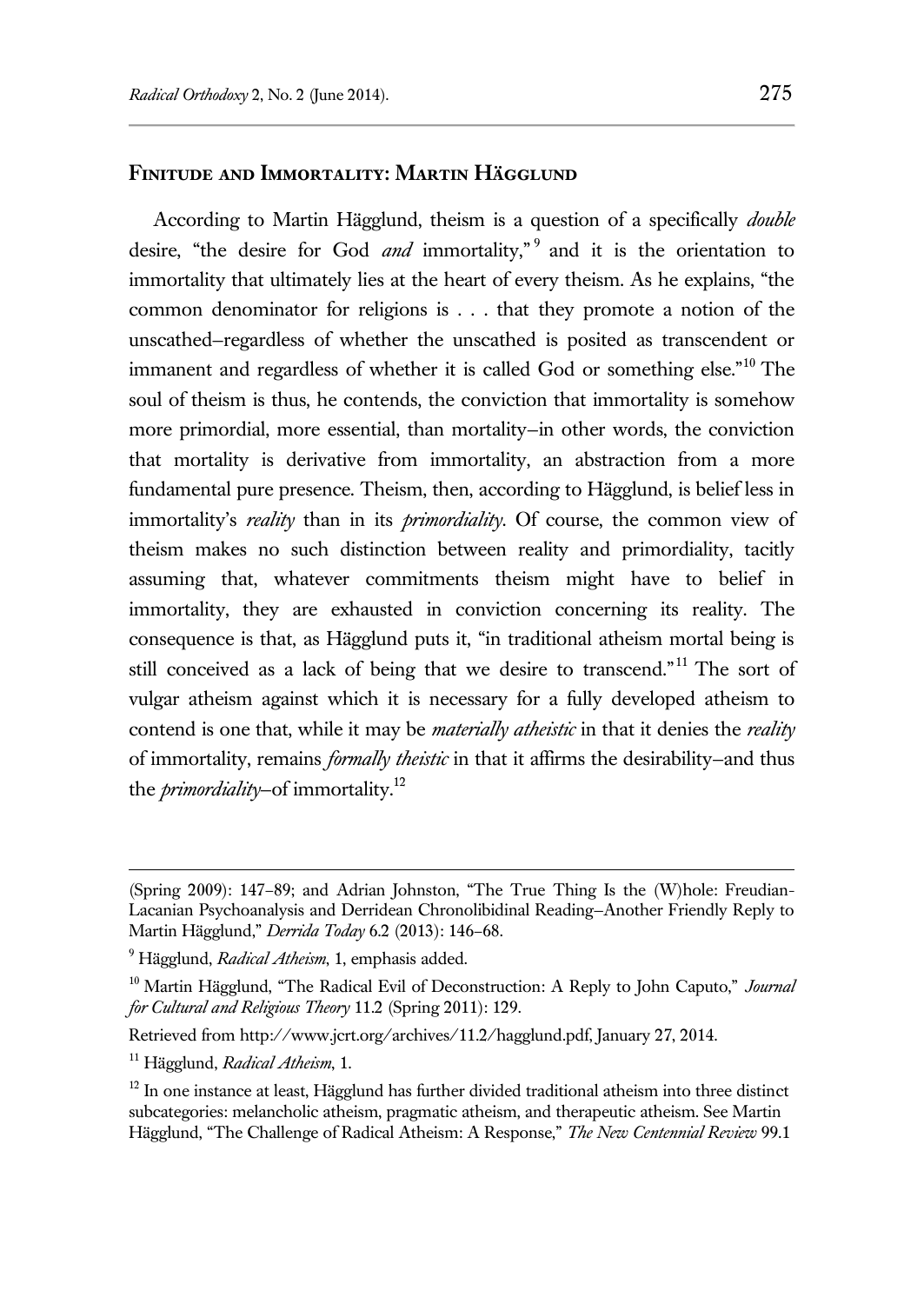It is thus not difficult to guess what Hägglund has in mind when he speaks of *radical* atheism. It is a question of dispensing not only with belief in immortality's reality, but also and more importantly with belief in its primordiality or preferability. As Hägglund himself puts it: "Radical atheism . . . does not dispute the existence but rather the desirability of God and eternity."<sup>13</sup> How, though, is the radical atheist to go about disputing the desirability of God and immortality to go about "developing the logic of radical atheism"? According to Hägglund, the task is effectively to show that "the so-called desire for immortality dissimulates a desire for survival that precedes it and contradicts it from within."<sup>14</sup> What is needed is, in short, a philosophical investigation that reveals the ways in which every desire for the unscathed deconstructs itself, having been built in the first place only and entirely from the elements of desire for strictly mortal survival. The development of such a logic is an unmistakably Derridean project, and Hägglund has generally staged his larger philosophical project as an exegesis of Derrida, focused on reclaiming him from theological interpreters. But although the project is cast as exegetical, as if it were principally an argument over textual interpretation and philosophical inheritance, Hägglund makes clear that the primary concern of his work is to present a radically atheist conception of life.

The key to Hägglund's strategy lies within the nature of time. To the extent that time is the principal condition for the possibility of life,<sup>15</sup> the only way to undertake an effective deconstruction of the desire for immortality is to become fully clear about time. This, Hägglund contends, was accomplished in a striking way in Derrida's early writings on Husserl. According to Derrida, closely following Husserl's lectures *On the Phenomenology of the Consciousness of Internal Time*, time unfolds according to the rhythm of the experience of traces–traces produced in an irretrievable past and destined for an indeterminate future. The

(2009): 228–29. Retrieved from

http://www.martinhagglund.se/images/stories/9.1.hagglund01.pdf, January 29, 2014.

<sup>&</sup>lt;sup>13</sup> Hägglund, "The Radical Evil of Deconstruction," 134.

<sup>14</sup> Hägglund, *Radical Atheism*, 1.

 $15$  See ibid., 29: "the tracing of time is the condition for life in general."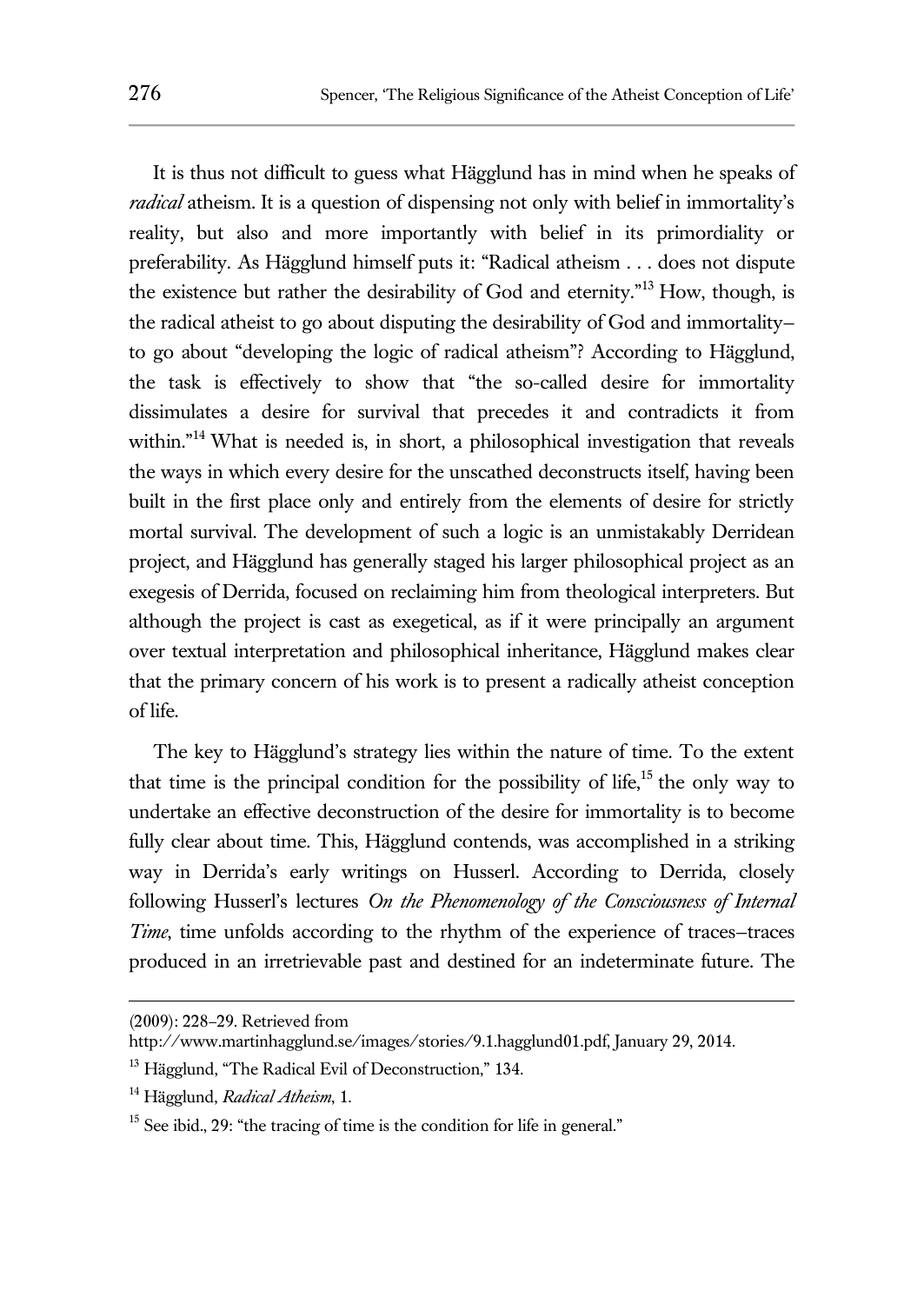human subject, confined to the present and so always and only dealing with such traces, is caught in the space of delay between past and future. This occupied space is thus, as Hägglund summarizes, "marked by the retentional awareness of being *too late* (in relation to what is no longer)" as well as by "the protentional awareness of being *too early* (in relation to what is not yet)."<sup>16</sup> As noted, this account is one Derrida takes from Husserl, but Derrida, unlike Husserl, refuses to ground it in a more primordial absolute presence. For Derrida, the consequence of being both too late to comprehend what factically determines experience and too early to comprehend the total closure of experience is that one's "selfrelation is necessarily mediated across a temporal distance that prevents [her] from ever coinciding with [her]self."<sup>17</sup> Absent any transcendental ego, the subject in time experiences life as an unsettled tension between the immemorial and the unanticipatable.

Thus, for Derrida and therefore for Hägglund, life is irreparably mortal mortal not only at its surface, but to its core. This is the logic of survival. Hägglund explains: "If something survives it is never present in itself; it is already marked by the destruction of a past that is no longer and remains for a future that is not yet." <sup>18</sup> And survival exhausts the concept of life as a temporal phenomenon, since "if the moment [of life] did not negate itself there would be no time, only a presence forever remaining the same."<sup>19</sup> Such a "presence forever remaining the same" would amount precisely to an immortality indistinguishable

<sup>&</sup>lt;sup>16</sup> Ibid., 70, emphases in original.

 $17$  Ibid. Hägglund carefully defends Derrida against critics who have suggested that Derrida misses the point of Husserl's philosophy of time. See *ibid*., 50–75. On Hägglund's account, Derrida's account of hetero-affection was meant in its original (mid-1960s) formulations to function as a critique Michel Henry's interpretation of Husserl (particularly in *The Essence of Manifestation*). See ibid., 216.

<sup>&</sup>lt;sup>18</sup> Robert King and Martin Hägglund, "Radical Atheism and 'The Arche-Materiality of Time,'" *Journal of Philosophy: A Cross-Disciplinary Inquiry* 6.14 (Winter 2011): 62. Retrieved from http://www.martinhagglund.se/images/stories/InterviewHagglund.pdf, January 29, 2014.

<sup>19</sup> Martin Hägglund, "Chronolibidinal Reading: Deconstruction and Psychoanalysis," *The New Centennial Review* 9.1 (2009): 5.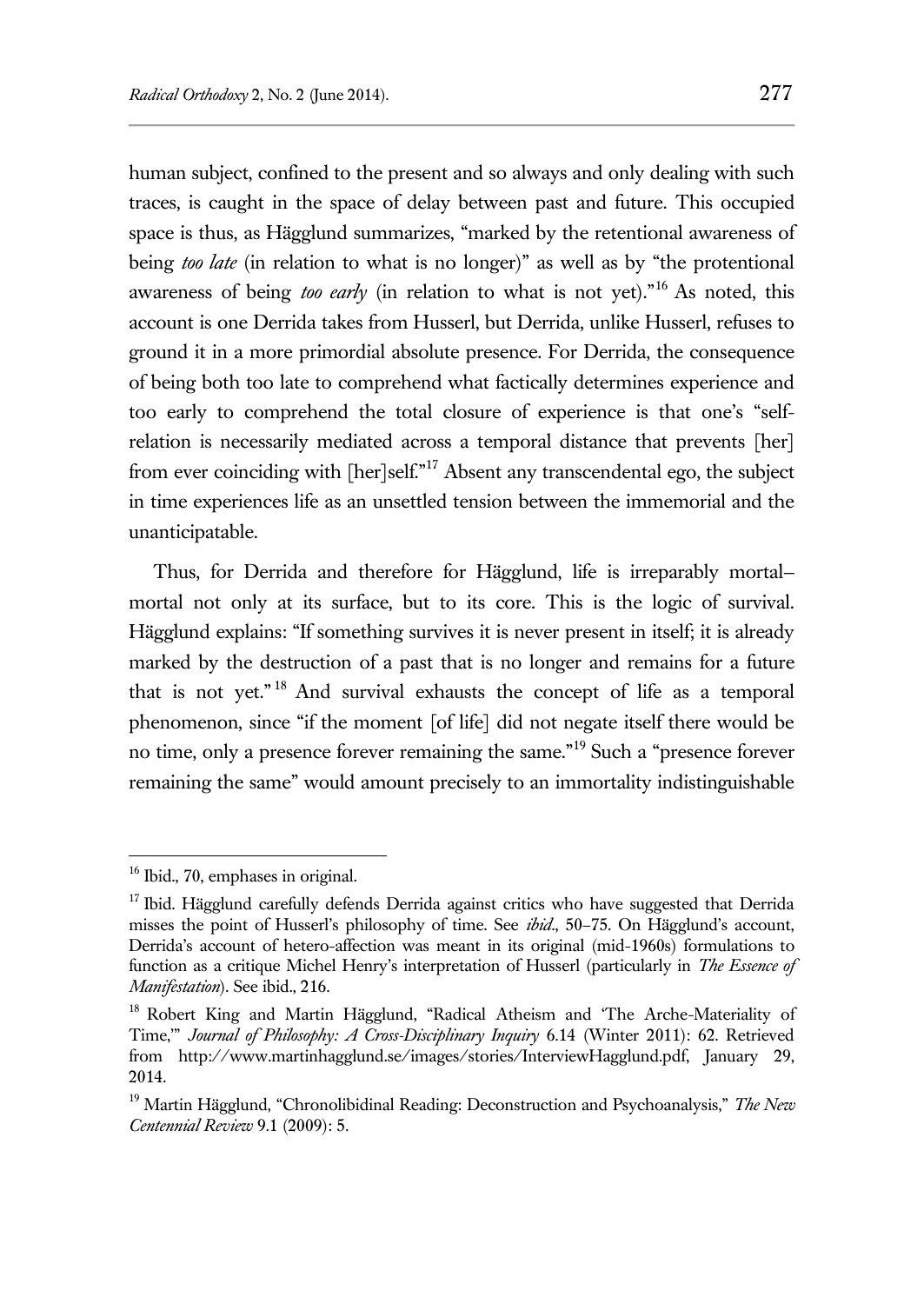from death, one that would in effect "annihilate the impure difference of life."<sup>20</sup> Life *as such* is only experienced in genuine risk, only "by exposing it to a future that may erase it, but which also gives it the chance to live on."<sup>21</sup> Mortal life is the only life of which one can speak. And it is this conclusion, Hägglund claims, that makes his position *radically* atheist. Because the only possible sort of life is life that unfolds to the rhythm of time, and because time conditions life always and only in the form of mortal survival, it must be said that every apparent desire for immortality masks real desire for survival.<sup>22</sup> As Hägglund summarily puts this point: "The desire to *live on* after death is not a desire for immortality, since to live on is to remain subjected to temporal finitude. This desire for survival cannot aim at transcending time, since the given time is the only chance for survival. $^{23}$ 

To secure this last point, Hägglund turns not to Derrida, but to the Socrates of Plato's *Symposium*. "Even though Socrates does not acknowledge it," Hägglund explains, "the logic of his argument" for the idea that a certain lack of being orients human beings to the eternal and immortal is actually "incompatible with a metaphysical logic of lack."<sup>24</sup> Socrates considers the case of a man who already has but nonetheless desires health, and he concludes that such a man's desire is driven by his orientation to an unrealized ideal fullness of health he lacks even as he possesses a mortal measure of health. But, as Hägglund notes,

> Socrates does not say that the man wants to transcend his condition of mortal health. On the contrary, he wants to *go on* being what he is. And since he is mortal, he wants to *live on* as mortal. . . . This desire for survival is incompatible with

<sup>20</sup> Hägglund, *Radical Atheism*, 29.

<sup>&</sup>lt;sup>21</sup> Hägglund, "The Radical Evil of Deconstruction," 133.

<sup>&</sup>lt;sup>22</sup> This language of "appearance" and "reality" is reminiscent of psychoanalysis, and it is worth noting that Hägglund has in several places cast his project in terms of its relationship to psychoanalysis.

<sup>23</sup> Hägglund, "Chronolibidinal Reading," 10, emphasis in original.

<sup>24</sup> Martin Hägglund, *Dying for Time: Proust, Woolf, Nabokov* (Cambridge, MA: Harvard University Press, 2012), 5.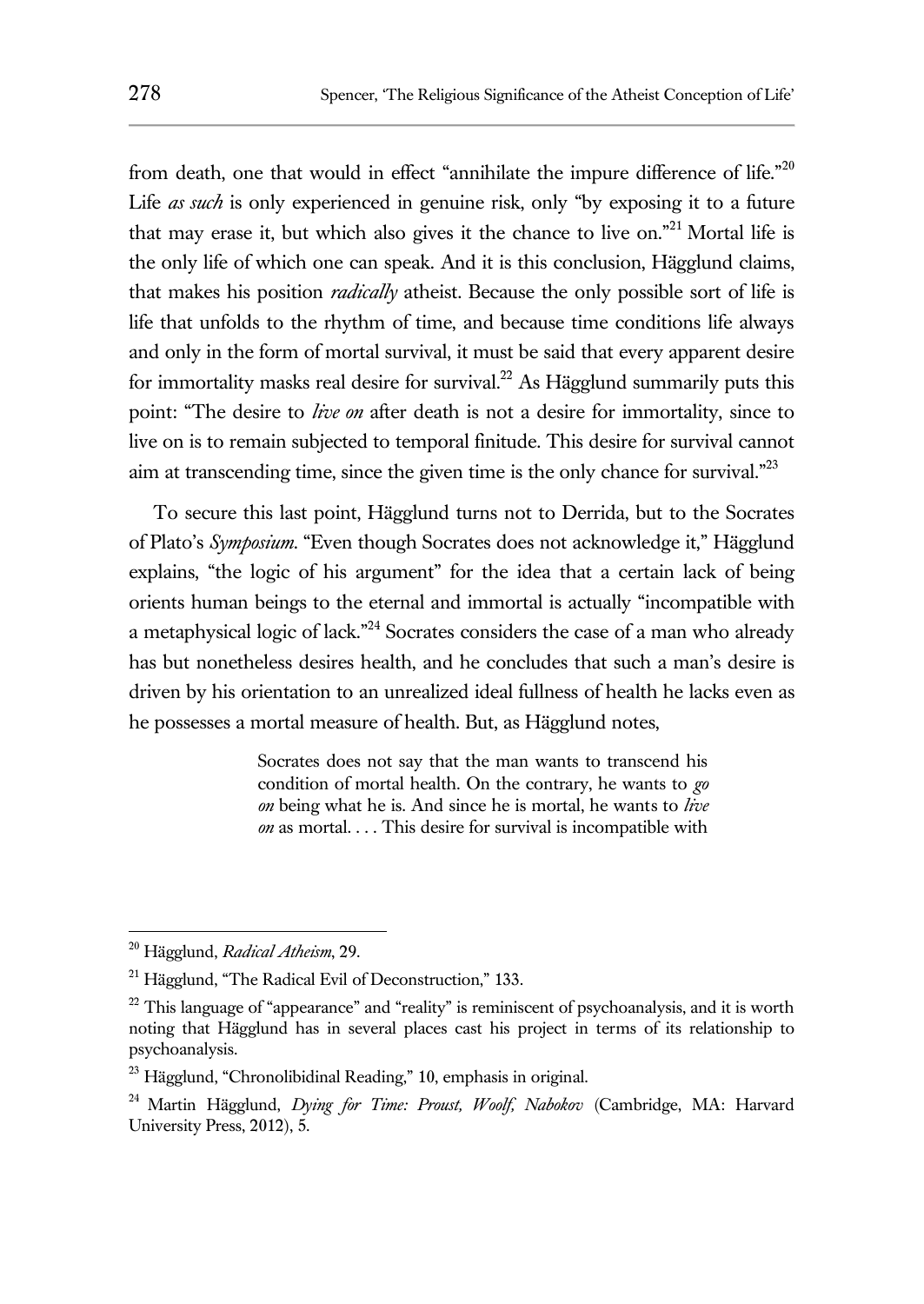the desire for immortality, since it wants to hold on to a life that is essentially mortal and inherently divided by time. $^{25}$ 

Socrates himself thus makes clear that desire to live forever can *only* be desire to live incessantly *as a mortal*. And the woman who serves as Socrates' source for wisdom confirms the point: "When Diotima sets out to prove her thesis that all creatures are driven by the 'passion for immortality,' she in fact shows that all creatures are driven by the passion for survival"; they seek "to have children, to be famous," and so on–mortal pursuits, all of them.<sup>26</sup> Every conceivable desire for immortality is, in the last analysis, a desire for mortality, a desire to go on living mortally.

Does Hägglund then simply suggest that one should accept one's finitude, should accept death? Fascinatingly, he explicitly denies that this is what follows from his arguments: "To affirm mortal life does not entail an acceptance of death. On the contrary, to affirm mortal life is to oppose death, to resist and defer it for as long as possible."<sup>27</sup> To affirm life is not to accept death, but to affirm the struggle to survive. Hägglund explains:

> One cannot be cured from the fear of death and learn to "accept" finitude. As Derrida indicates . . . , *an acceptance of finitude would amount to a denial of finitude*. . . . If one accepted finitude, one would accept death and thus deny the attachment to the finite life that is extinguished in death. . . . On the contrary, the desire to keep a finite life amounts to a struggle against death. The desire to keep a finite life can never be reconciled with itself, since what it desires leads to death despite itself.<sup>28</sup>

Taking comfort neither in a peace-inducing "acceptance" of death nor in a selfcontradictory conviction concerning immortality, Hägglund contends that human beings seeking to live cannot avoid occupying a space in which "it [is] impossible for anything to be good in itself." Everything is contaminated by "the

<sup>25</sup> Ibid., emphases in original.

 $26$  Ibid., 6.

<sup>27</sup> Hägglund, *Radical Atheism*, 129.

<sup>&</sup>lt;sup>28</sup> Ibid., 159, emphasis in original.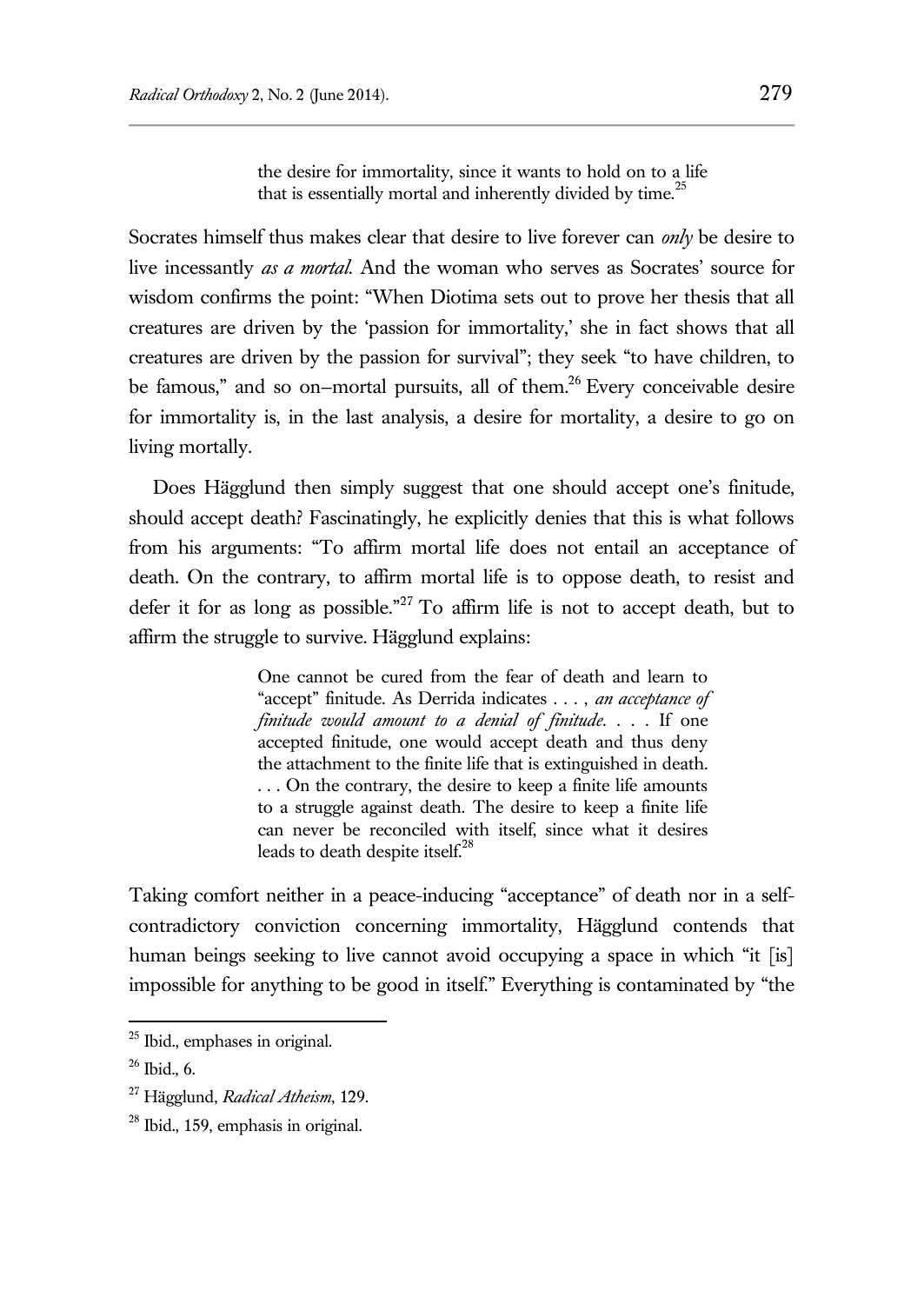possibility of alteration and corruption from the first inception," <sup>29</sup> and so *whatever* or *whomever* one loves is as irreparably mortal as oneself. In short, "happiness or any other state of being requires a process of *survival* that takes the time to live by postponing death. $^{30}$ 

If, then, one were to attempt to capture the essence of Hägglund's radical atheist conception of life in a single word, it would have to be a Derridean keyword: *survivance*. This word has been variously translated—sometimes as "survival," sometimes as "afterlife," often simply as "survivance"—but in light of Hägglund's work and in fidelity to Derrida's attention to diacritics, another possible translation might be offered here, one on which I will draw in the last part of this paper: "im/mortality." Hägglundian life is im/mortal; it is at once the incessant renewal of mortality and the definitive separation of immortality from itself. At the heart of every supposed desire for immortality is a certain inconsistency that deconstructs that desire, revealing that at its core is a certain love for mortal survival, a desire to go on living mortally for as long as possible if not, perhaps, forever.

## **Infinitude and Eternal Life: Alain Badiou**

Where Martin Hägglund speaks of radical atheism, of going to the root of disbelief, Alain Badiou speaks of "contemporary atheism," of a sort of disbelief that is peculiar to that era in which one can say, "the twentieth century has taken place." <sup>31</sup> An irremediable historical element thus characterizes Badiou's attempt at a second atheism, something he himself notes in a comment on the importance of Nietzsche's call for a second atheism: "there is a complete difference between the theoretical formula, 'God does not exist,' and the

 $29$  Ibid., 121.

<sup>&</sup>lt;sup>30</sup> Hägglund, "The Challenge of Radical Atheism," 228, emphasis in original.

<sup>&</sup>lt;sup>31</sup> Alain Badiou, *The Century*, trans. Alberto Toscano (Malden, MA: Polity Press, 2007), xiv.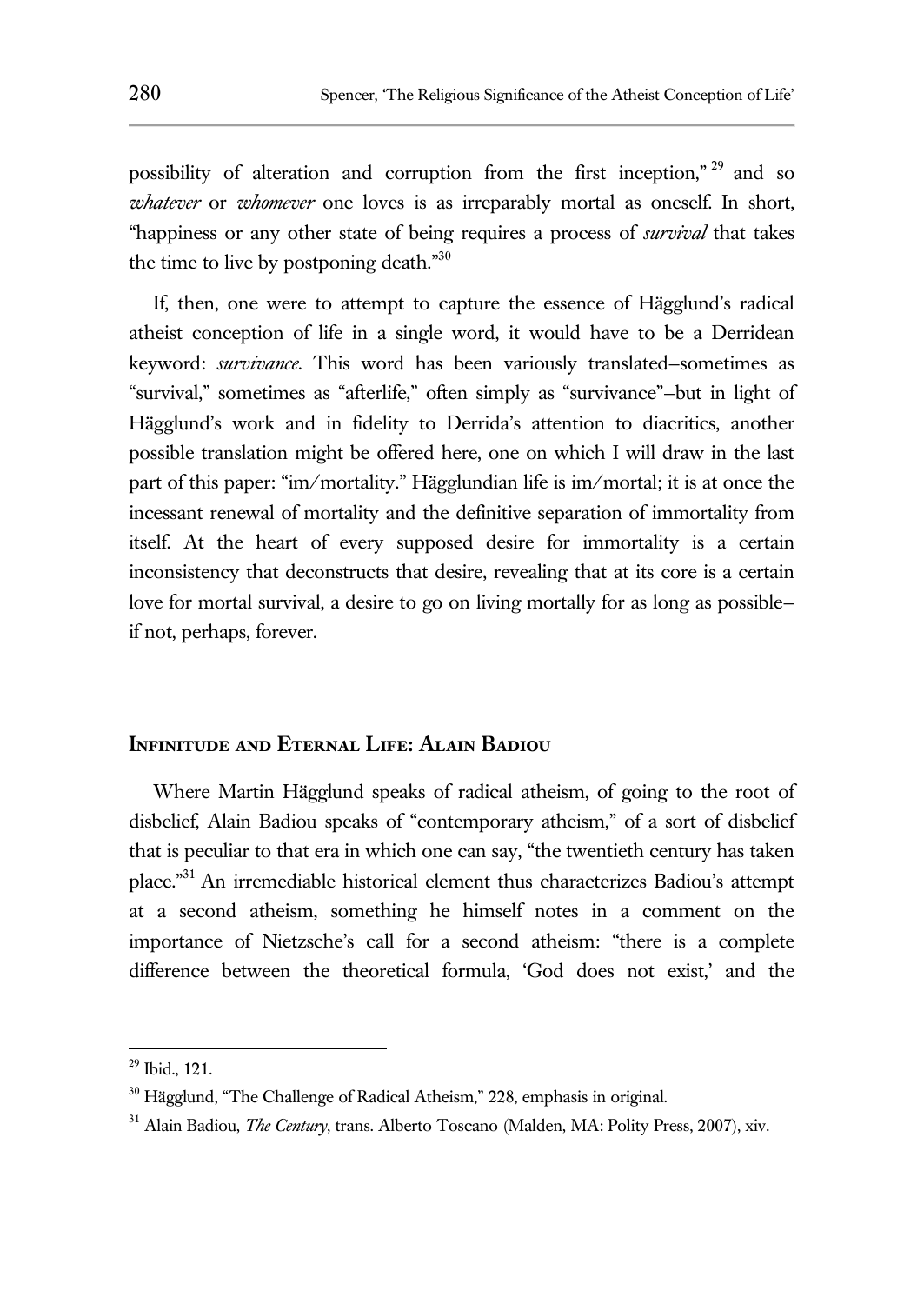historical or factual statement, 'God is dead."<sup>32</sup> This is especially important for Badiou, since he argues for the importance of distinguishing among *three* deaths of God. The development of modernity in the West produced the first two deaths of God—the deaths of both Descartes's God of *philosophical metaphysics* and Pascal's God of *religious experience*. <sup>33</sup> These Gods are entirely dead: "It *has* happened. . . . God is finished. And religion is finished, too. As Jean-Luc Nancy has strongly stated, there is something irreversible here.<sup>34</sup> But even with these Gods dead, according to Badiou, another God still breathes, and the death of this third (and presumably last) God—the death of Heidegger's God of *poetic finitude*—remains in process.

A strictly *contemporary* atheism thus attends to the work of seeing the third death of God to completion. And, according to Badiou, the appropriate obsequies for Heidegger's God have an unmistakably appropriate form: "It is . . . imperative," he says, "so as to be serenely established in the irreversible element of God's death, to finish up with the motif of finitude."<sup>35</sup> But what sort of task weighs on those who would finish up with the motif of finitude? According to Badiou, the task is to ask a question about life–"What is it to live?"<sup>36</sup>-and to provide an answer to this question by pursuing "a meditation, in the clearing of God's death, on what must be thought in the word: 'here."<sup>37</sup> Badiou clarifies:

> Committed to the triple destitution of the gods, we, inhabitants of the Earth's infinite sojourn, can assert that everything is here, always here, and that thought's reserve lies in the thoroughly informed and firmly declared egalitarian platitude of what befalls us here. Here is the

<sup>32</sup> Badiou, *Briefings on Existence*, 21.

<sup>33</sup> Badiou first introduced the several deaths of God in Alain Badiou, *Being and Event*, trans. Oliver Feltham (New York: Continuum, 2006), 26–27. His fullest exposition of the deaths of God, however, and one that introduces a number of important nuances into his position, is to be found in Badiou, *Briefings on Existence*, 21–32.

<sup>34</sup> Badiou, *Briefings on Existence*, 23.

<sup>35</sup> Ibid., 29.

<sup>&</sup>lt;sup>36</sup> See Alain Badiou, *Logics of Worlds: Being and Event II*, trans. Alberto Toscano (New York: Continuum, 2009), 507–14.

<sup>37</sup> Badiou, *Briefings on Existence*, 32, translation slightly modified.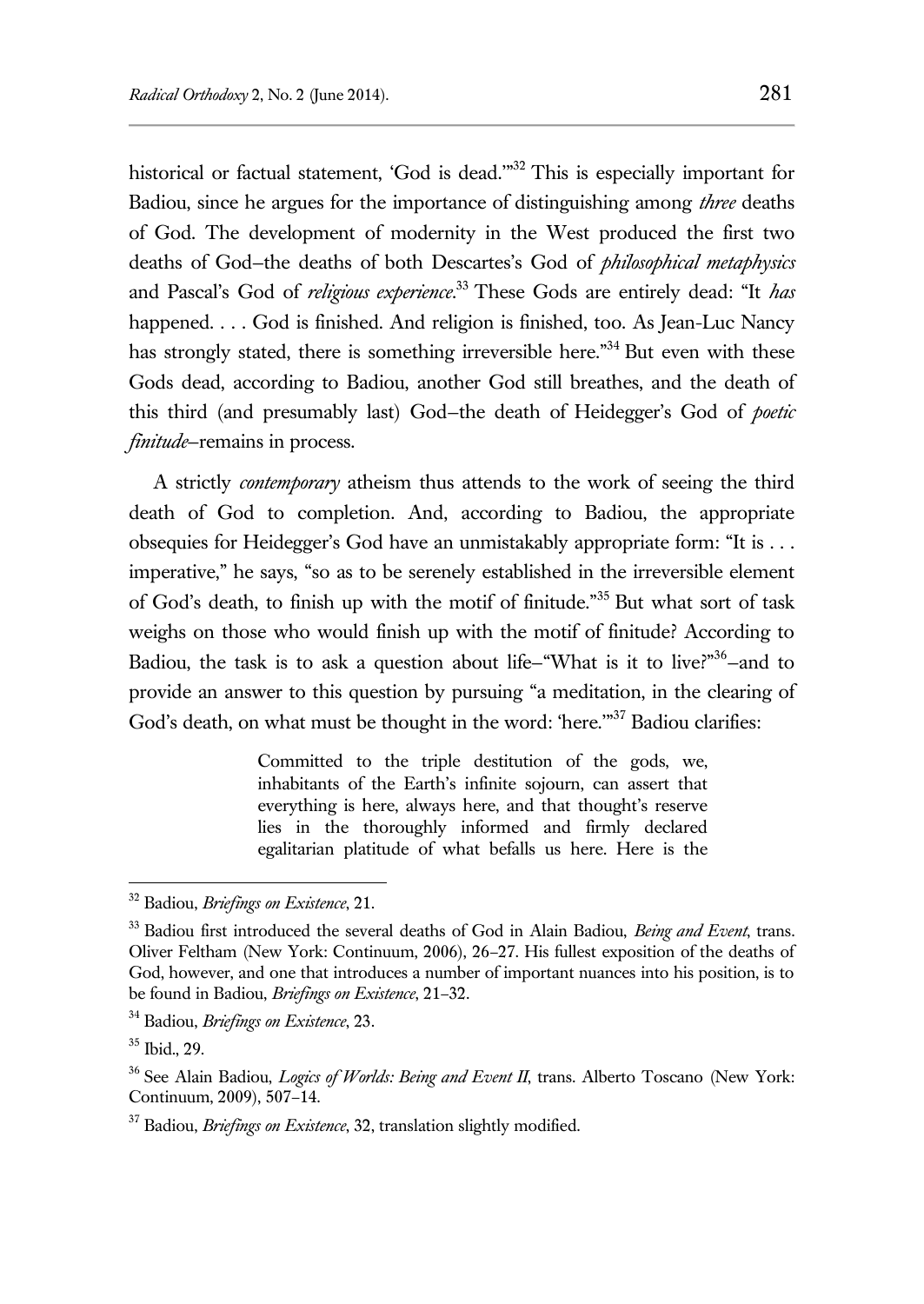place where truths come to be. Here we are infinite. Here nothing is promised to us, only to be faithful to what befalls us. 38

This impassioned "here," the "here" of the fully-alive subject, has to be clarified through a lengthy reworking of Heidegger's lifelong meditation on *Dasein*, "being-there." The Badiouian "here" supplants or at least supplements "beingthere," the latter reduced to describing merely an impersonal world, the envelope of banal existence.<sup>39</sup>

All this might be put more simply: Badiou argues for a crucial difference between existing and living. According to Badiou's mathematical articulation of being and logical articulation of appearing, everything that exists exists *in* an actual world (in the *singular*), while everything that lives lives *across* actual worlds (in the *plural*). For that reason, life is for Badiou a question both of truth—that is, of what holds across *all* worlds—and of a kind of immortality—since death is reducible to passage into inexistence within *a particular* world.<sup>40</sup> Thus humans, at once animals (existents) and uniquely capable of orientation by trans-worldly truths (living things), are caught up in the dialectic between the "here" of genuine life and the "there" of mere existence. At the level of the individual person, according to Badiou, this dialectic takes the shape of "incorporation," of allowing one's animal existence to be drawn into the living production of a body of eternal truth.<sup>41</sup> And because such production precariously unfolds in the wake of the vanished flash of a revelatory event, incorporation takes the shape of

<sup>&</sup>lt;sup>38</sup> Ibid., 31, translation slightly modified.

<sup>&</sup>lt;sup>39</sup> Badiou dedicates the whole of *Logics of Worlds* to the exposition of "being-there."

<sup>40</sup> The question of truth is the main focus of both *Being and Event* and *Logics of Worlds*, and it promises to be the subject also of Badiou's promised but as yet unwritten *Immanence of Truths*. On the latter, see Alain Badiou and Fabien Tarby, *Philosophy and the Event*, trans. Louise Burchill (Malden, MA: Polity, 2013), 105–18. For a short treatment of truth and the transworldly, see Alain Badiou, *Second Manifesto for Philosophy*, trans. Louise Burchill (Malden, MA: Polity, 2011). On death, see Badiou, *Logics of Worlds*, 267–70.

<sup>41</sup> Badiou's earliest formulation of this idea can be found in Alain Badiou, *Ethics: An Essay on the Understanding of Evil*, trans. Peter Hallward (New York: Verso, 2001), 40–52. A more formal and systematic exposition is in Badiou, *Logics of Worlds*, 449–503; and a mature but less formidable discussion is in Badiou, *Second Manifesto for Philosophy*, 83–90.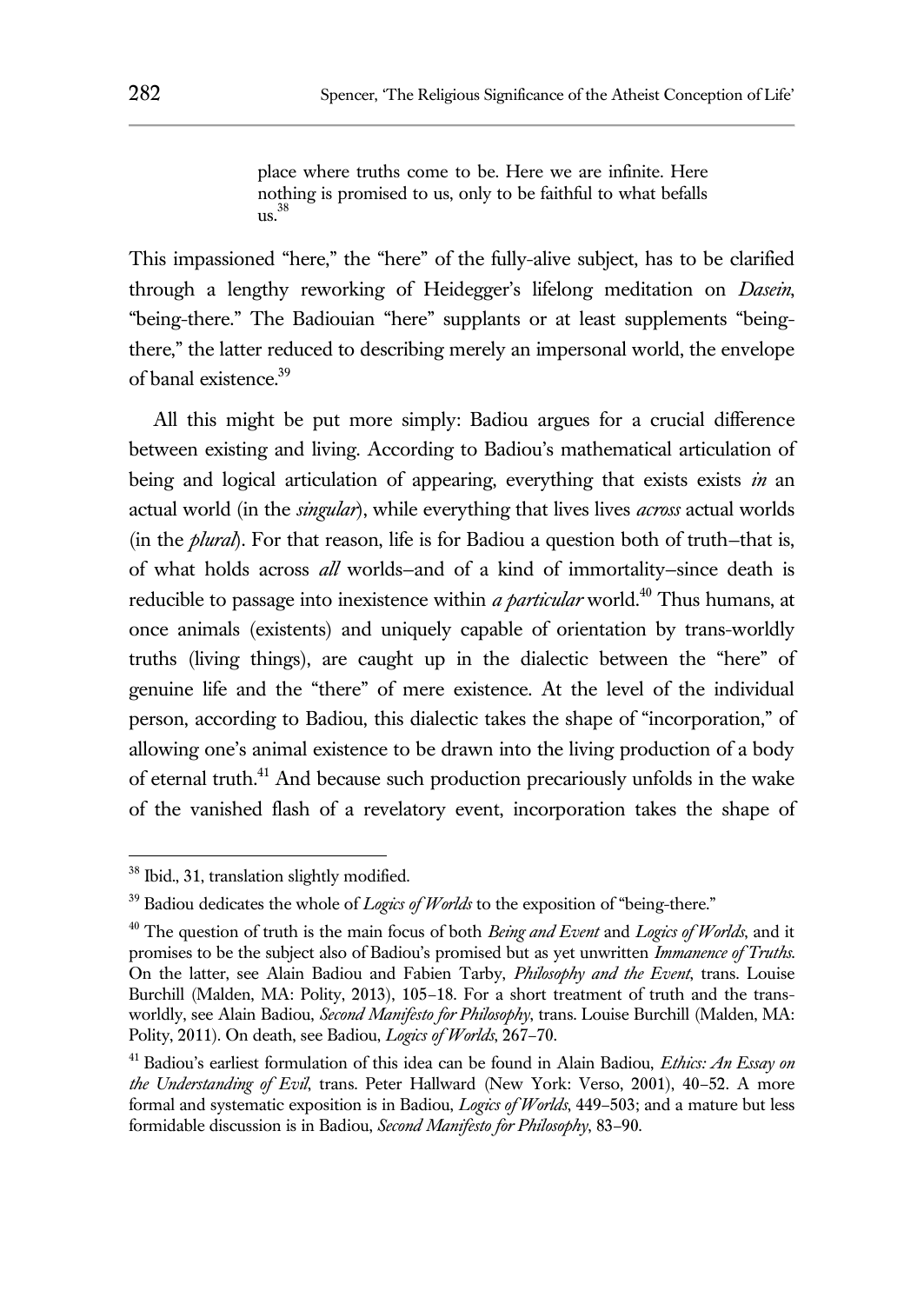fidelity, of faithfulness to the trace of the event. The living subject, Badiou says, "realizes itself in the production of consequences, which is why it can be called faithful—faithful to [the trace of the event] and thus to that vanished event of which [the trace] is the trace. The product of this," moreover, "is the new present which welcomes, point by point, the new truth."<sup>42</sup>

For Badiou as much as for Hägglund, then, life—*as* life—is a question of traces. But where for Hägglund, as for Derrida before him, traces are in themselves historical (equivocal witnesses of the immemorial past and indeterminate gestures toward the unanticipatable future), for Badiou a trace must be made historical. The trace of the event is for Badiou no more than the trace of inconsistency in an otherwise consistent order of things, the equivocal witness of the world's essential instability. The Badiouian trace says nothing of the irretrievable past, and it augurs nothing for the unanticipatable future; it exhausts itself in marking a void or a point of indeterminacy in the otherwise fully determinate. Consequently, life is not, for Badiou as it is for Derrida, a question just of experiencing traces, but also and more especially of following out their implications. Badiouian life is the joyful work of invention and revision rather than the anxious work of mourning. And what has to be invented through a systematic revision of the world is truth.

Badiou insists that fidelity to evental traces, fidelity in pursuing the work of producing truth, is accompanied by the celebration of the eternal and enduring. In response to the question, "Is there renunciation when a truth seizes me?" Badiou says:

> Certainly not, since this seizure manifests itself by unequaled intensities of existence. We can name them: in love, there is happiness; in science, there is joy  $\dots$ ; in politics, there is enthusiasm; and in art, there is pleasure. These "affects of truth," at the same moment that they signal the entry of [an individual human animal] into a [faithful] subjective composition, render empty all considerations of

<sup>42</sup> Badiou, *Logics of Worlds*, 53.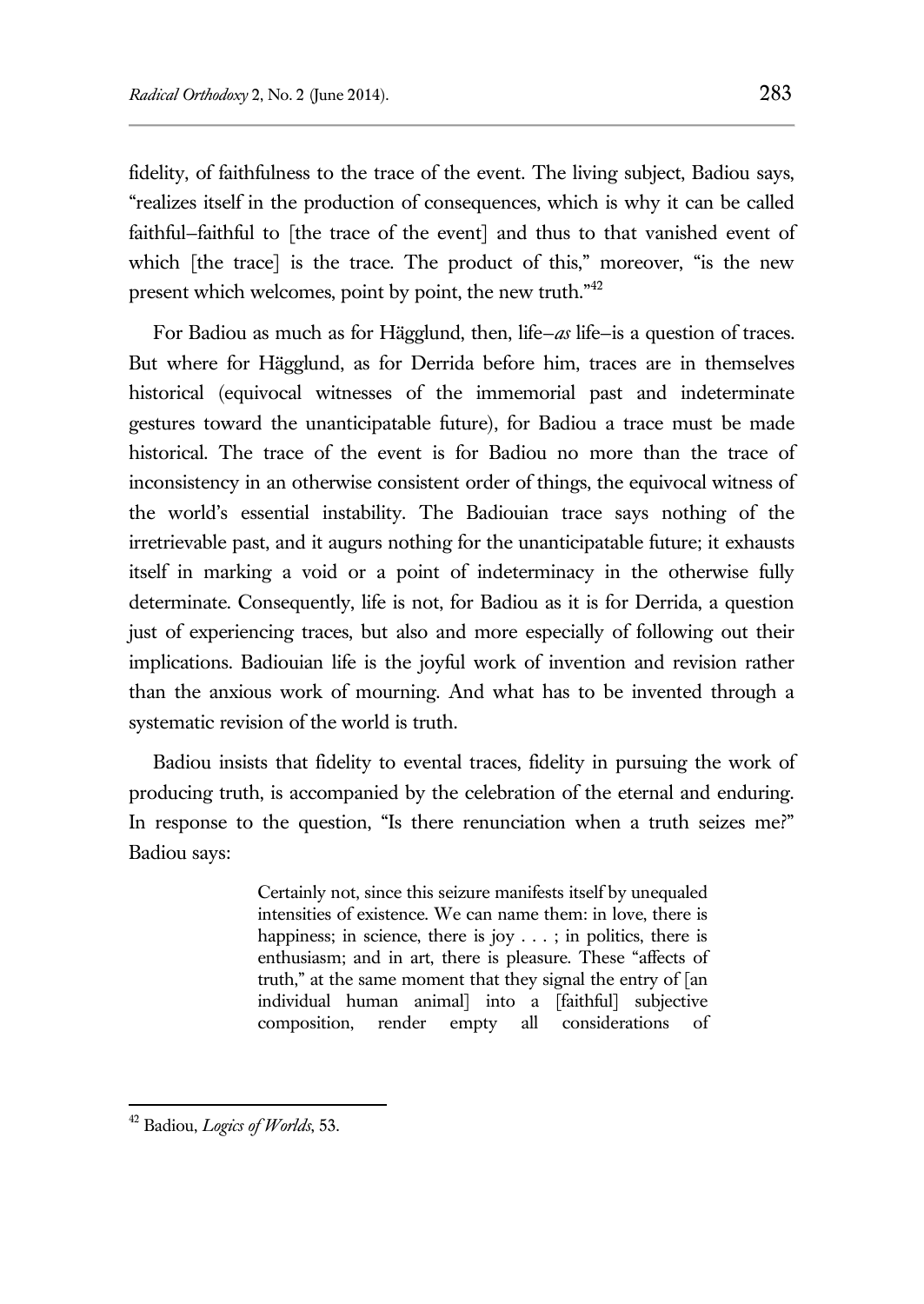renunciation. Experience amply demonstrates the point, more than amply. $43$ 

The sort of life worth affirming is thus, for Badiou, much more than survival. Indeed, Badiou claims that "it is impossible to say of a being that it is 'mortal,' if by this we understand that it is internally necessary for it to die. At most we can accept that death is possible for it, in the sense that an abrupt change in the function of appearing may befall it."<sup>44</sup> Further, Badiou often quotes Spinoza's statement that "a free man thinks of nothing less than of death, and his wisdom is a meditation on life, not on death. $1/15$  To give one's life just to survival is to give up living in order just to exist, to limit one's capacity to live across worlds in order just to survive as long as possible in only one world.<sup>46</sup>

Badiou's position on the irrelevance of death to life leads him to reject finitude completely. The sort of exultation that accompanies the incorporation of a particular human animal into the living body of a truth leaves room only for the affirmation of the infinite. Similarly, Badiou's explicitly atheistic ontology asserts unapologetically that the infinite, rather than the finite, is what makes up the weave of being.

> There is no God. Which also means: the [ontological] One is not. The multiple "without-one"—every multiple being in its turn nothing other than a multiple of multiples—is the

<sup>43</sup> Alain Badiou, *Ethics: An Essay on the Understanding of Evil*, trans. Peter Hallward (New York: Verso, 2001), 53. I have inserted the word "faithful" into this quotation to bring the 1993 *Ethics* more directly into conformity with *Logics of Worlds*. In the immediate aftermath of *Being and Event*, Badiou limited the category of "subject" only to fidelity. In *Logics of Worlds*, however, Badiou has worked out a threefold typology of subjects, only one of which is the faithful subject. See Badiou, *Logics of Worlds*, 45–78; and Badiou's own self-critique of his earlier formation in Badiou, *Ethics*, liii–lviii.

<sup>44</sup> Badiou, *Logics of Worlds*, 270.

<sup>45</sup> *Ibid*. See also Alain Badiou, *Pocket Pantheon*, trans. David Macey (New York: Verso, 2009), 11.

<sup>&</sup>lt;sup>46</sup> In a recent seminar, Badiou has begun rethinking his conception of death, although it remains to be seen where this rethinking will ultimately lead him. See his analysis of ecology as "the invention of a non-religious question of death" in Alain Badiou, *The Subject of Change: Lessons from the European Graduate School*, ed. Duane Rousselle (New York: Atropos Press, 2013), 5–9, 69–71.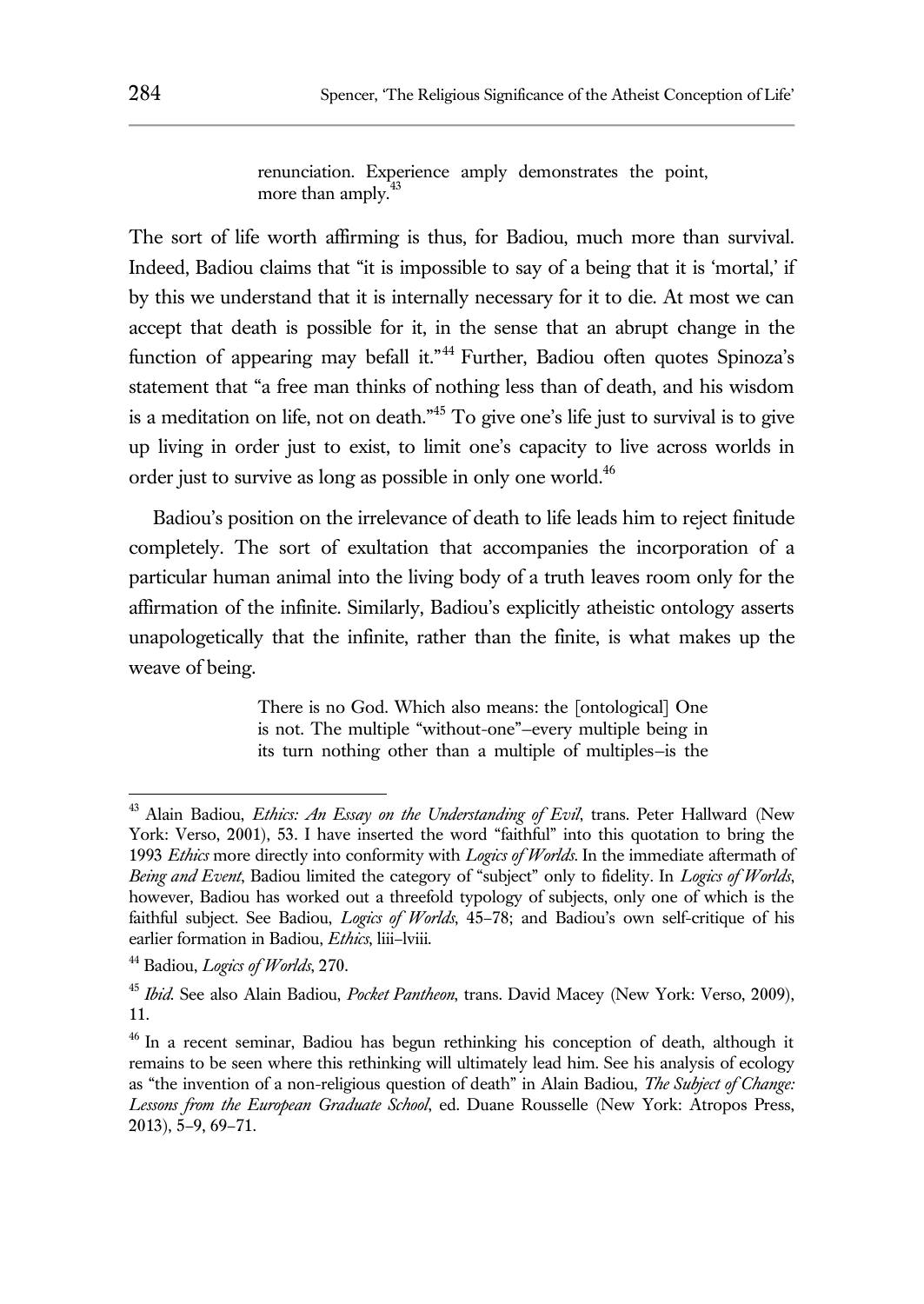law of being. . . . The infinite, as Pascal had already realized, is the banal reality of every situation, not the predicate of a transcendence. For the infinite, as Cantor demonstrated with the creation of set theory, is actually only the most general form of multiple-being. . . . Infinite alterity is quite simply *what there is*. 47

Denying that the infinite lies in some inaccessible, unscathed beyond, but denying all the same that the finite is therefore all that is left to us, Badiou finds the infinite—the strictly mathematical infinite—operative absolutely everywhere. Every affirmation of finitude can thus only distract one from the possibility of living genuinely, from the possibility of being incorporated into the process of giving place to whatever eternally invariant forms might be invisibly at work in the play of appearances. To affirm finitude and thereby to confine one's being to existence only within the supposedly consistent world of animal interaction is to give up on real life.

Life as incorporation into a process of truth's production is thus the key to Badiou's contemporary atheism. Anti-finitistic in nature, this gesture breaks with every reduction of human living to the world bounded by an individual's death. For Badiou, finitude must be faithfully foregone through incorporation into the greater, trans-worldly task of giving eternal truths to circulate in the bounded realms of appearing. Pursuing truths, Badiou says, one "live[s] 'as an immortal,'" a possibility that is, Badiou further says, "within the reach of anyone."<sup>48</sup> Badiou's conception of life might thus be said to be a philosophy of eternal life, where "eternal" serves as a qualitative rather than a quantitative predicate. To live, according to Badiou, is to give the eternal to appear in the world, to live as truth's subject, and so to thrill in the existential intensity of creative production.

<sup>47</sup> Badiou, *Ethics*, 25, emphasis in original. See also Badiou, *Being and Event*, 150–60.

<sup>48</sup> Badiou, *Second Manifesto for Philosophy*, 14.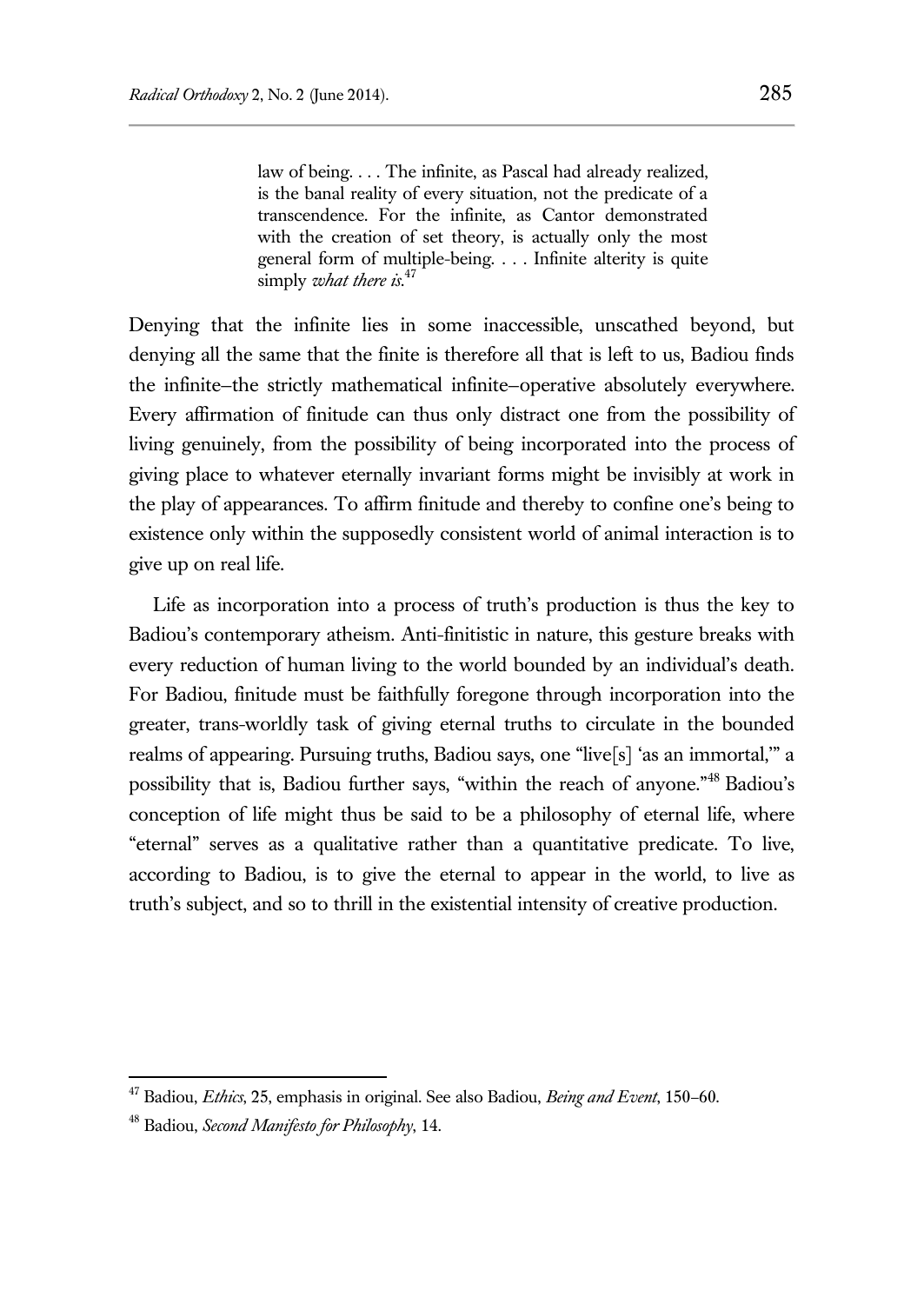## **The Religious Significance of the Atheist Conception of Life**

Martin Hägglund outlines a radical atheism, an atheism focused chiefly on contesting the very possibility of desiring any sort of life other than finite, mortal survival. Alain Badiou, for his part, outlines a contemporary atheism, an atheism dedicated to abandoning the pathos of finitude for the sort of life that accompanies the pursuit of the eternal. How might these atheisms serve religious thought? How might they, as Ricoeur suggests, clear the ground for a still deeper, because more fully aware, Christian faith? What do Hägglund's and Badiou's respective atheist ontologies make possible, specifically with respect to the Christian conception of life? More summarily put, what might a Christian thinking of life as such look like after Badiou and Hägglund?

These questions are difficult to answer, at the very least because Hägglund and Badiou appear to be deeply opposed. If atheism is fully radicalized, infinitude must be rejected and finitude embraced; but if atheism is rendered fully contemporary, finitude must be rejected and infinitude embraced. One might be tempted at this point simply to reject the incoherence of the demand to formulate a "second" atheism. Such a temptation should, however, be avoided. Hägglund's conclusion regarding the undesirability of actually living an immortal life excludes neither the possibility nor the desirability of experiencing the affects Badiou associates with joining in the trans-personal work of constructing a truth. And Badiou affirms that incorporation into an infinite truth procedure is accompanied by an affect that breaks with every pathos of finitude, but such incorporation in no way contests Hägglund's conclusion that the life of the individual can be experienced always and only as mortal survival. Despite appearances, then, I think Hägglund's and Badiou's reconceptualizations of life can be reconciled.<sup>49</sup> The im/mortality for which Hägglund ultimately argues is more doubled by than opposed to Badiouian eternal life, with mere survival,

<sup>&</sup>lt;sup>49</sup> Badiou's recent interest in and expressed appreciation for Derrida's work may signal the possibility of such a reconciliation. See Alain Badiou, "Homage to Jacques Derrida," in Costas Douzinas, ed., *Adieu Derrida* (New York: Palgrave Macmillan, 2007), 34–46; and Badiou, *Pocket Pantheon*, 125–44.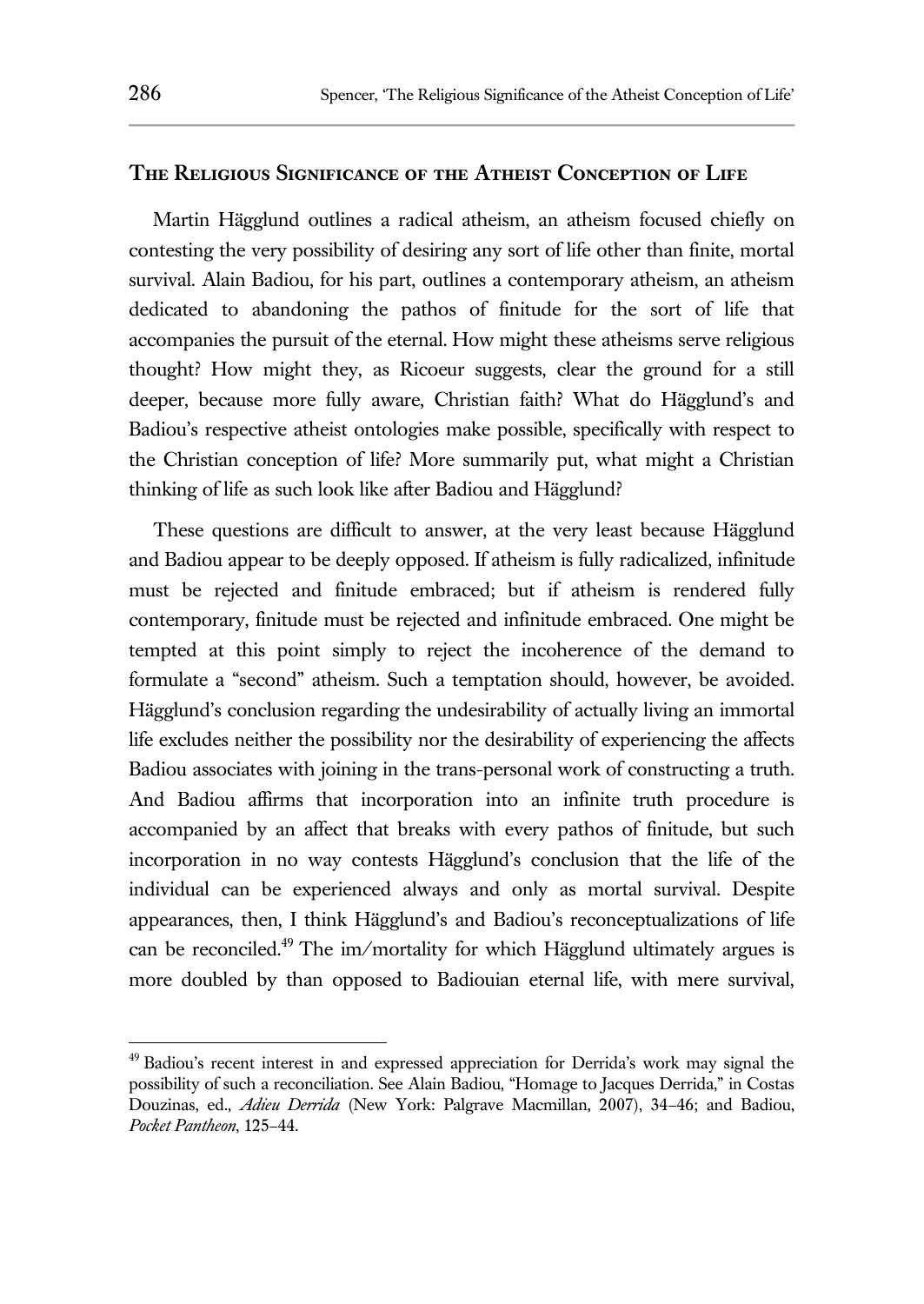renewed at every moment, being drawn into what Badiou calls the "glorious body" of the uncompromisingly eternal.<sup>50</sup>

Beginning, then, with Hägglund, how might a Christian thinker conceive of life in light of the arguments concerning im/mortality? Key to Hägglund's thinking is his disentanglement of primordiality and reality when it comes to human thinking about immortality. Where atheism traditionally contests only that immortality is *real*, radical atheism contests both that immortality is real *and that it is preferable to mortal survival*. But Hägglund's disentanglement of these terms, taken alongside his careful argumentation concerning the impossibility of desiring unscathed life, might serve the Christian as much as the radical atheist. The Christian might dismiss the traditional atheist's rejection of the *reality* of immortality while conceding to Hägglund the *undesirability* of immortality as traditionally conceived. Affirming that the soul will live on after death and that the resurrection of humanity will take place, the Christian might nonetheless confess that the sort of life that dawns with resurrection, if it can be called life at all, must be a kind of renewed im/mortality. The unending life to which Christ's resurrection delivers one is perhaps no inert immortality dissolved in absolute presence, but rather an incessantly rehabilitated mortality not unlike the one lived in the present estate—with all its hopes and fantasies, sufferings and joys.

Of course, such a proposal is not immune to objections. Does it not obliterate the difference between life and afterlife? What could it mean to speak of an immortal afterlife that remains—or could remain—under the shadow of death? To begin to provide an adequate answer to such questions, though, I want to turn to the religious significance of Badiou's atheist conception of life. How might a Christian thinker reconceptualize life in the light of Badiou's claim that *real* life is to be found only in *incorporation into the glorious body of a truth*? It is not difficult or even inappropriate to hear in such language a rather straightforward borrowing from the Christian notion of communion, of participating in the sacraments in such a way that one is incorporated into the glorious body of

<sup>50</sup> Badiou, *Second Manifesto for Philosophy*, 12.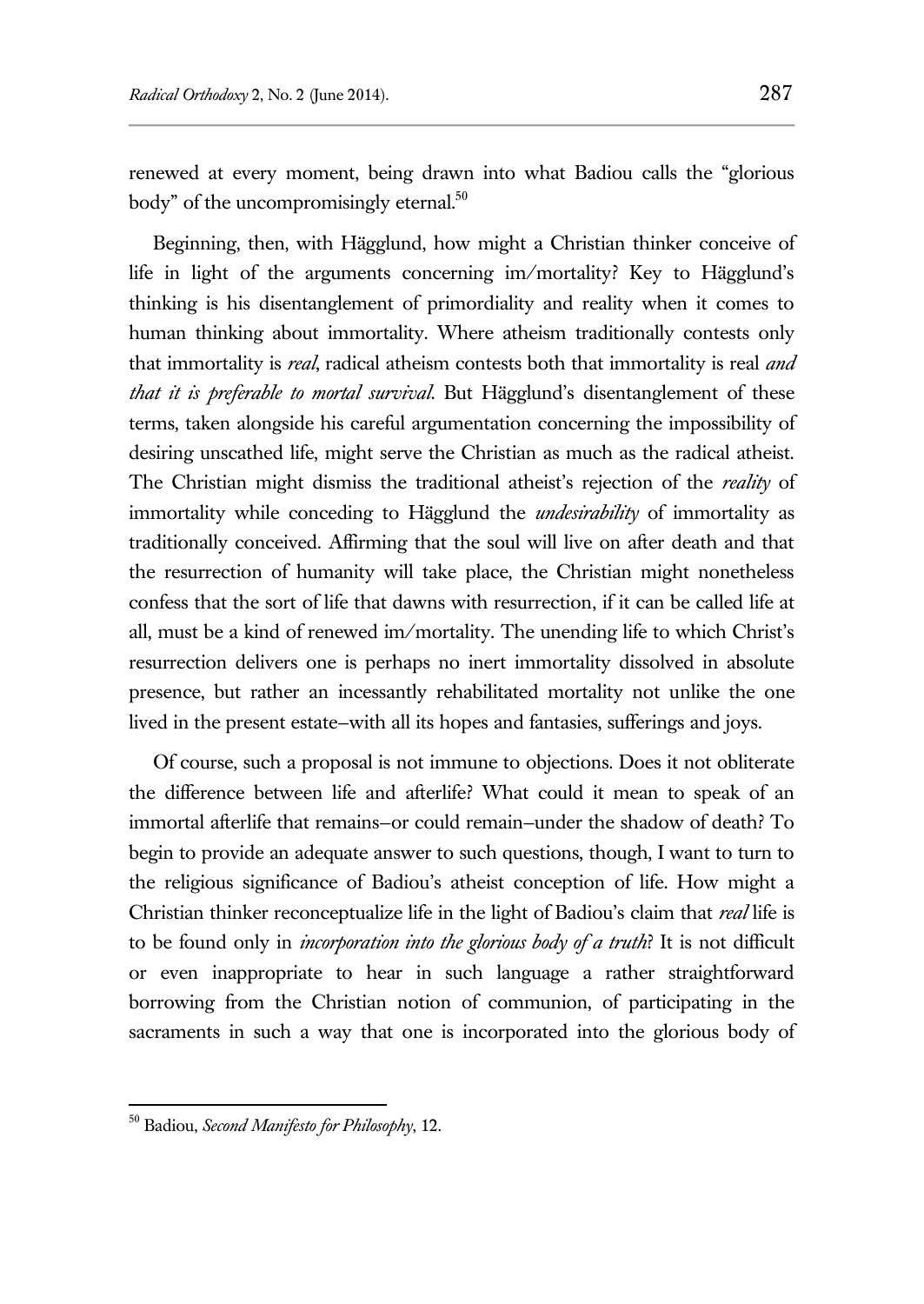Christ.<sup>51</sup> After all, Badiou finds a model for his thinking of truth in Pascal's claim that "the history of the Church should, properly speaking, be called the history of truth." <sup>52</sup> True life is life lived in common, in communion, as one is incorporated into the eternal life of Christ—the life of him who presents himself as *the* Truth.<sup>53</sup> And to the extent that one enters into the common life of the body of Christ, one might be said to live—as Badiou himself puts it—as an immortal. It is only as one finds communion in producing a body of truth or, rather, finds communion in *the* body of *Truth* that one passes out from under the shadow of death.

Hägglund's radical atheism, in the end, problematizes the distinction between life and afterlife, pressing the Christian thinker to extend into immortality the mortalizing sway of death. Badiou's contemporary atheism problematizes the same distinction, albeit perhaps from the other side. What has traditionally been displaced into an eternal life only discoverable in an immortality beyond death, Badiou makes clear, must be experienced as much in mortal life as in (mortal) afterlife—if, that is, Christianity is to clear itself of the accusation of nihilism. Mortal survival as much immortal survival is called to the common life experienced by all incorporated into the body of Truth. For a Christian taking the Badiouian conception of life seriously, eternal life would be what is rewarded to the faithful here and now as much as after judgment. Just as im/mortality seeps from life into afterlife in Hägglund's account, eternal life seeps from afterlife into life in the Badiouian account. It is in light of this Badiouian point of clarification that the potential objections to an extension of death's sway into the immortal beyond can be answered. It is only those who remain faithful and

<sup>51</sup> See Badiou, *Second Manifesto for Philosophy*, 140–41: "I like the great metaphors hailing from religion: Miracle, Grace, Salvation, Glorious Body, Conversion . . . . All in all I would rather be a revolutionary atheist cloaked in a religious vocabulary than a Western 'democrat'-cumpersecutor of Muslim men and women, disguised as a secular feminist."

<sup>52</sup> See Badiou, *Being and Event*, 212–22. For a more recent and less approving discussion of Pascal, see Alain Badiou, *Saint Paul: The Foundation of Universalism*, trans. Ray Brassier (Stanford, CA: Stanford University Press, 2003), 47–53.

<sup>53</sup> See L. S. Thornton, *The Common Life in the Body of Christ* (Westminster: Dacre Press, 1944), for a good analysis of these themes.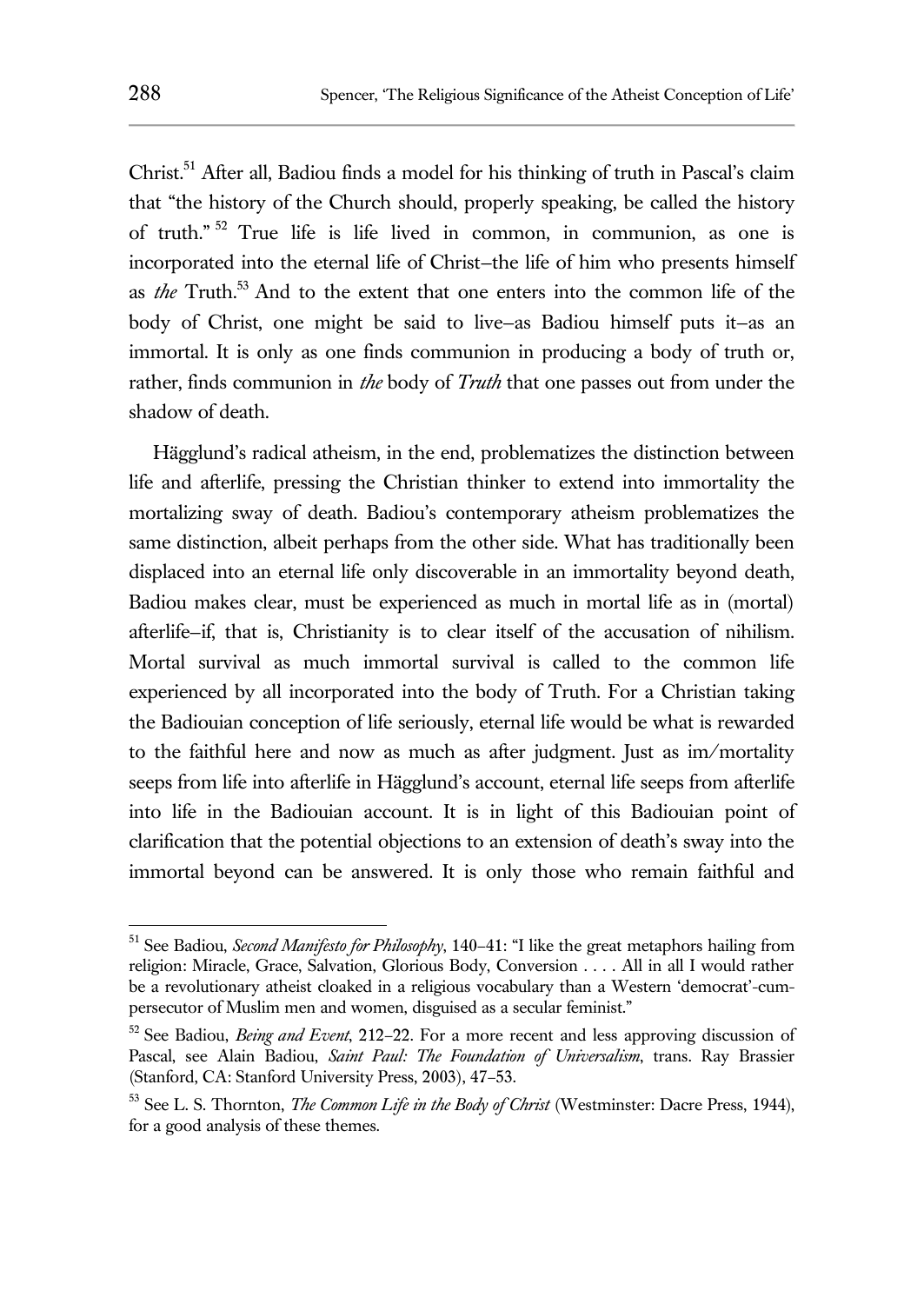$\overline{a}$ 

therefore remain incorporated into the body of Christ, *even in resurrection*, who escape the "second death," the sort of death that, even in Christian scripture, still holds sway even in the afterlife.

It is thus the received doctrine of judgment that Hägglund's and Badiou's philosophical reconceptualizations of life jointly call upon the Christian to revise. Rather than viewing the final judgment as a moment of passage from the indeterminate to the determinate, it may be necessary to view it as *the moment in which it is announced that what one has been doing all along is what one will continue to do forever*. Perhaps the final judgment is reducible to the divine announcement that those who have hoped to survive only in order to embrace degrading lusts will be granted exactly what they have desired, and that those who have hoped to survive precisely so that they could join in communion with all those given to the construction of the body of Christ will be granted exactly what they have desired.

What may be at issue here, in the end, is the necessity of rereading with a new emphasis a classic Pauline text that says something about life. In his first letter to the Corinthians, Saint Paul says the following: "If for this life only we have hoped in Christ, we are of all people most to be pitied." Perhaps the most common reading of the apostle's words is that it echoes the pessimistic message of Second Baruch: "For if only this life exists which everyone possesses here, nothing could be more bitter than this."<sup>54</sup> Recent commentators have attempted reinterpretations of Saint Paul's words, pointing out that far more is at stake in their larger context than just the miseries of life. Without the resurrection, for instance, "(i) the gospel has no substance; (ii) faith is ineffective; (iii) the witnesses are liars; (iv) sin retains its destructive and damaging control; and (v) believers who have died are irretrievably lost."<sup>55</sup> But perhaps it is possible—or even necessary—in light of what radical and contemporary atheist thinkers have to say about the nature of life as such to provide a rather *different* reinterpretation

<sup>54</sup> 2 Baruch 21:13, as translated by A. F. J. Klijn. See James H. Charlesworth, ed., *The Old Testament Pseudepigrapha*, 2 vols. (New York: Doubleday, 1983), 1:628.

<sup>55</sup> Anthony C. Thiselton, *The First Epistle to the Corinthians* (Grand Rapids, MI: Eerdmans, 2000), 1222.